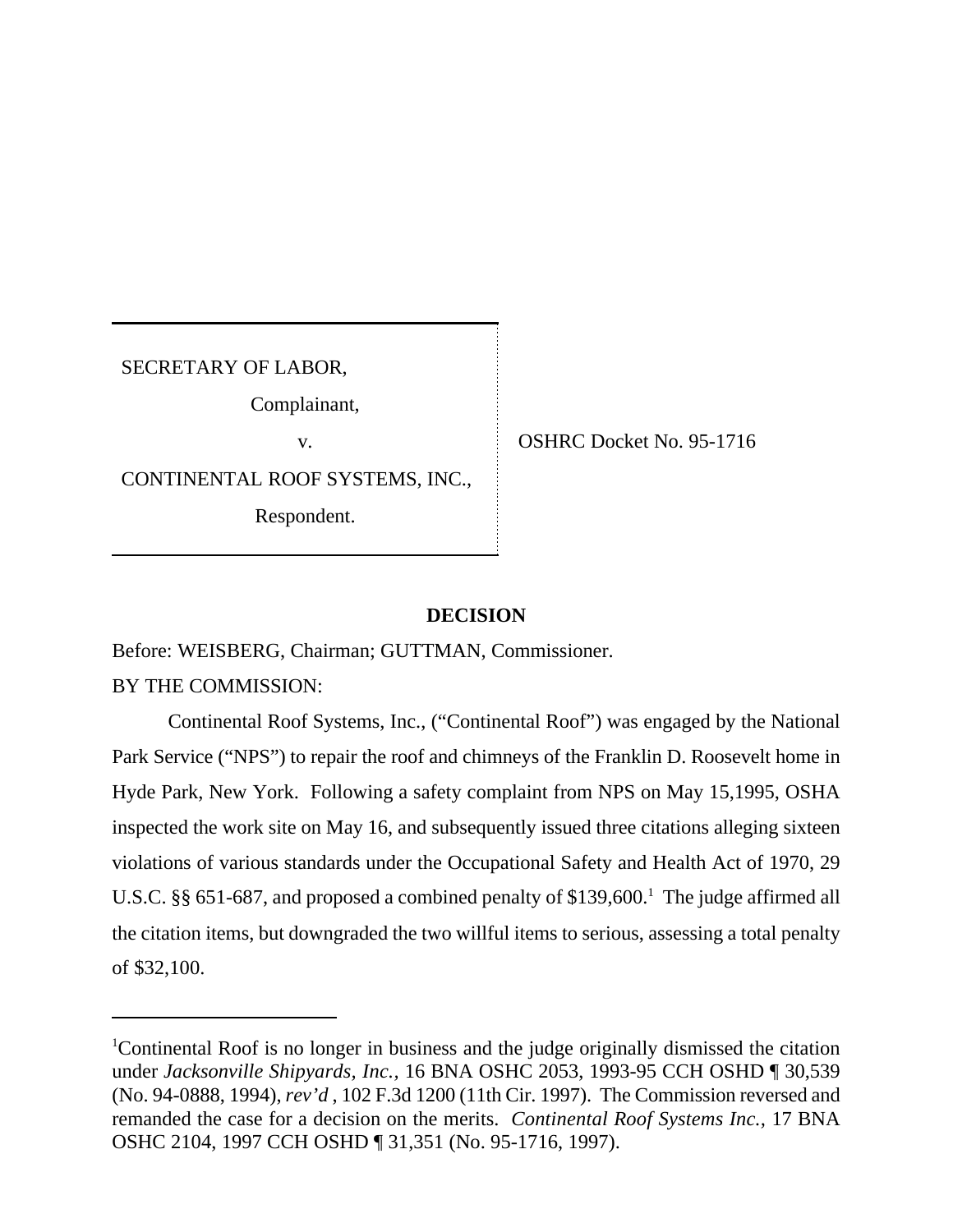The Secretary of Labor ("Secretary") petitioned for review, alleging error only with respect to Citation 2, Sub-Items 2(a) and 2(b), which concern a lack of requisite guardrails on a tubular welded frame scaffold and on a pump jack scaffold. The Secretary argues that the judge incorrectly found Sub-Items 2(a) and 2(b) to be not willful. Specifically, the Secretary alleges that the judge erred by disregarding CO Kay Coffey's testimony that Continental Roof supervisor Eric Baginski admitted that NPS project supervisor Ed Sturm advised Baginski prior to the inspection of the need for scaffold guardrails. The Secretary argues that this testimony constitutes "unrebutted, corroborative evidence" of a preinspection warning, which is sufficient to establish that the violation was willful. For the reasons discussed below, we affirm the judge's decision.

## **BACKGROUND**

Ed Sturm testified that on April 24 he had a conversation with Continental Roof supervisor Chris Michaluk concerning unsafe conditions on the chimney scaffold, $2$  but there is no evidence that they discussed any need for guardrails. When Eric Baginski replaced Michaluk as project supervisor soon thereafter, Sturm discussed with him various safety concerns about the scaffolding, including the need to tie off safety railings, remove the saw horses, and properly tie off the front scaffold, but there is similarly no evidence they discussed guardrails at that time. Sturm did testify, however, that he discussed the need for guardrails with Baginski on "approximately" May 10. As the Secretary notes, CO Coffey provided partially corroborative testimony when he stated that Baginski admitted to him that Sturm had advised Baginski prior to the inspection to install scaffold guardrails.

Sturm was present on the jobsite each day of the relevant period, and kept a contemporaneous daily diary that he testified would contain notes of any serious concerns that he had or discussed with the contractor. Sturm's diary indicates that the contractor was not on site on May 10, and that it was on site on only five dates prior to the May 16 OSHA inspection. None of the diary entries prior to that of May 15 indicates that Sturm noted or

<sup>&</sup>lt;sup>2</sup>The chimney scaffold is not the subject of the citation item at issue on review.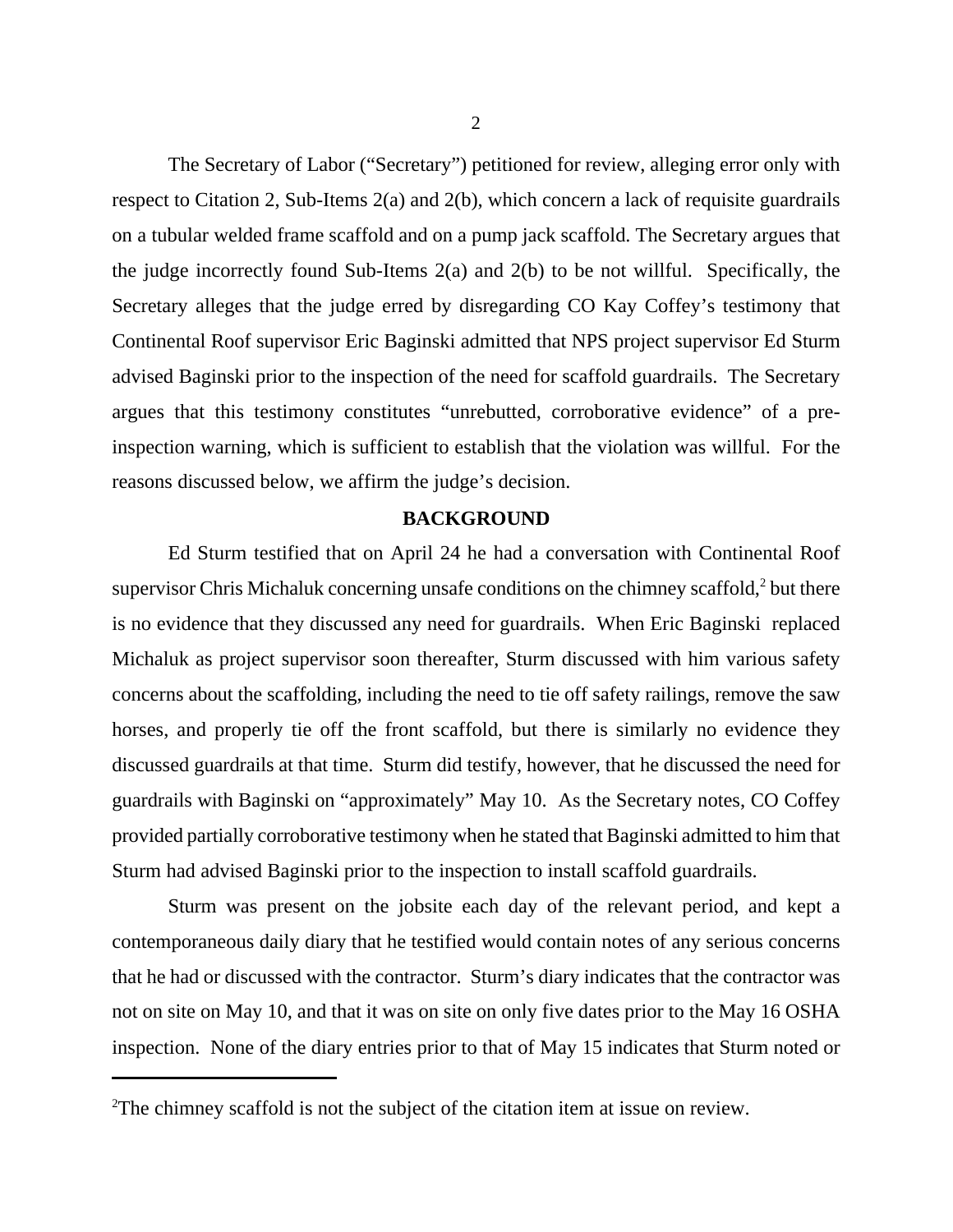discussed with anyone a need for guardrails on any of the scaffolds. In his notes of May 15, a date when Continental Roof was not on site and just one day prior to the OSHA inspection, Sturm's notes indicate the absence of mid-point guardrails. When confronted with the diary entries on cross-examination, Sturm confirmed that the first specific diary reference to a lack of scaffold guardrails occurred on May 15.

## **DISCUSSION**

It is well settled that a willful violation is one committed with intentional, knowing or voluntary disregard for the requirements of the Act, *or* with plain indifference to employee safety. *Tampa Shipyards, Inc.,* 15 BNA OSHC 1533, 1539, 1991-93 CCH OSHD ¶ 29,617, p. 40,101 (No. 86-360, 1992) (consolidated). A finding of willfulness, however, must be predicated upon a showing that the employer possessed a "heightened awareness," rather than simple knowledge of the conduct or conditions constituting a violation. *Williams Enterp., Inc.,* 13 BNA OSHC 1249, 1256-57, 1986-87 CCH OSHD ¶ 27,893, p. 36,589 (No. 85-355, 1987)("not enough for the Secretary to show that an employer was aware of conduct or conditions constituting a violation; such evidence is necessary to establish any violation"). Where the requisite state of mind is manifested through the actions of supervisory employees, it is imputed to the employer to the same extent as would be a supervisor's knowledge of violative conditions. *Tampa Shipyards,* 15 BNA OSHC at 1539, 1991-93 CCH OSHD at p. 40,101-102.

The judge's finding that Continental Roof violated the cited standard is not at issue on review. Rather, the sole issue is whether the judge's finding that the violation was not willful was erroneous because he apparently failed to consider the compliance officer's corroborative testimony concerning a pre-inspection warning. This warning might arguably establish the requisite heightened awareness for a willful violation. We conclude that while the judge did not discuss this testimony in his decision, the record evidence, including the omitted testimony, is insufficient to warrant overturning the judge's conclusion that the violation was not willful.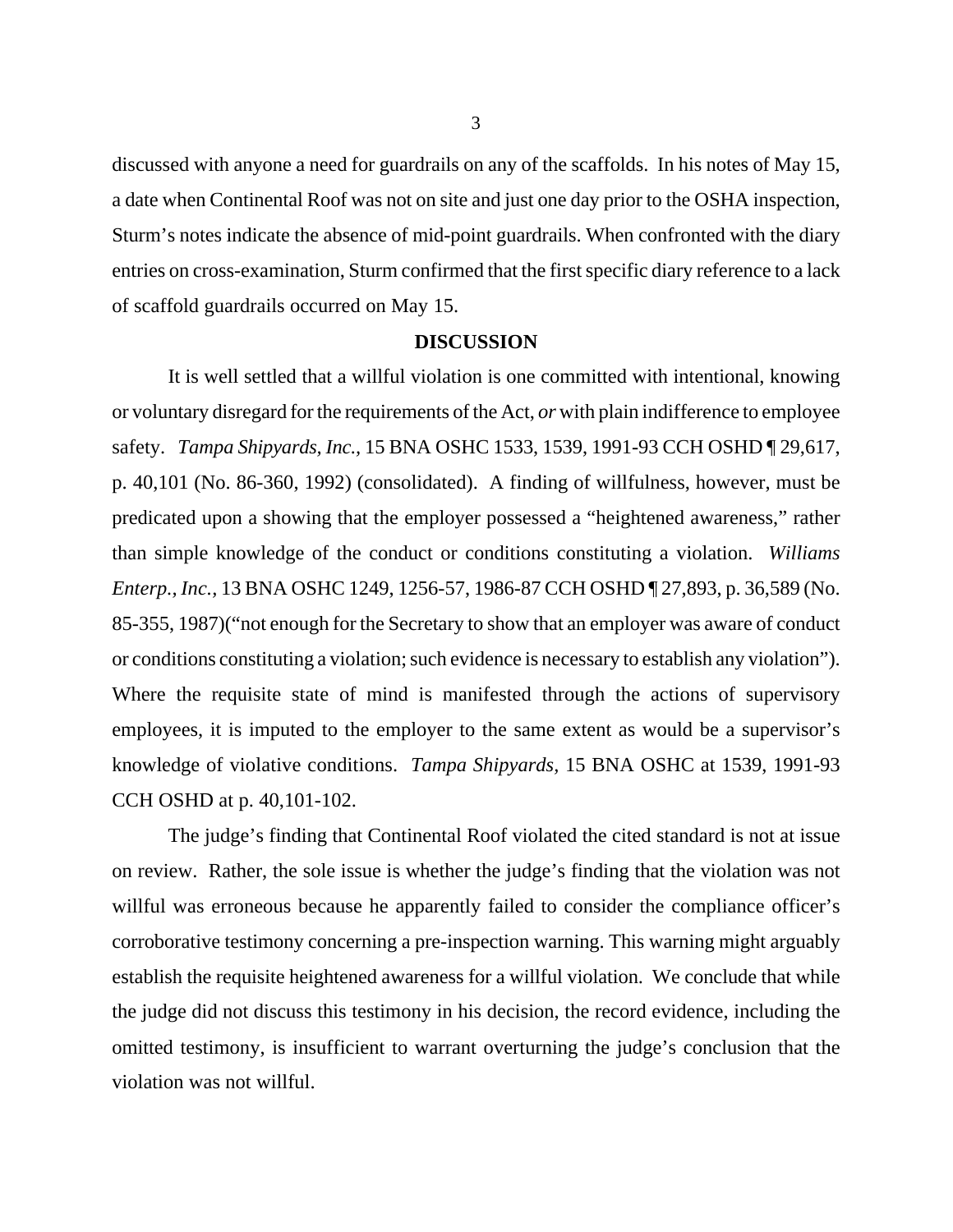The evidence is contradictory regarding whether Sturm noticed a lack of scaffold guardrails prior to May 15, and whether he discussed a need for guardrails with any Continental Roof personnel prior to the inspection. Although Sturm testified that he advised Michaluk on April 24 that the chimney scaffold was unsafe, there is no evidence that Sturm noted or discussed with Michaluk a need for guardrails. Similarly, although Sturm spoke with Baginski about various safety concerns soon thereafter, there is no evidence that they discussed a need for guardrails at that time. Sturm did testify that later, on approximately May 10, he told Baginski that the scaffold located at the front of the building needed guardrails. That conversation is mentioned in the *post-inspection* daily diary summary Sturm prepared for CO Coffey.<sup>3</sup> As the Secretary emphasizes, Coffey partially corroborated this testimony when he stated that Baginski admitted receiving a pre-inspection warning from Sturm about the need for guardrails.

Sturm's contemporaneous daily diary, however, tells a different story. The diary indicates that Continental Roof was not at the worksite at all on May 10. It contains no reference to a need for guardrails until May 15, another day on which the employer was not on site. On cross-examination, Sturm testified that his diary would contain notes of any serious concerns that he had or discussed with Continental Roof, and admitted that the first reference to any deficiency regarding guardrails was contained in the diary entry of May 15.

We find that in view of these discrepancies concerning pre-inspection warnings of the need for scaffold guardrails, Judge Frye did not err in concluding that the Secretary did not establish willfulness. We also note that as neither party has sought review of the penalty, we

find that Judge Frye's assessment is supported by the record. Accordingly, we affirm the judge's decision.

<sup>&</sup>lt;sup>3</sup>Sturm summarized the diary entries in an undated memorandum to CO Coffey. That memo, however, also states that the information was taken from the daily notes, and Sturm testified to that effect at the hearing.